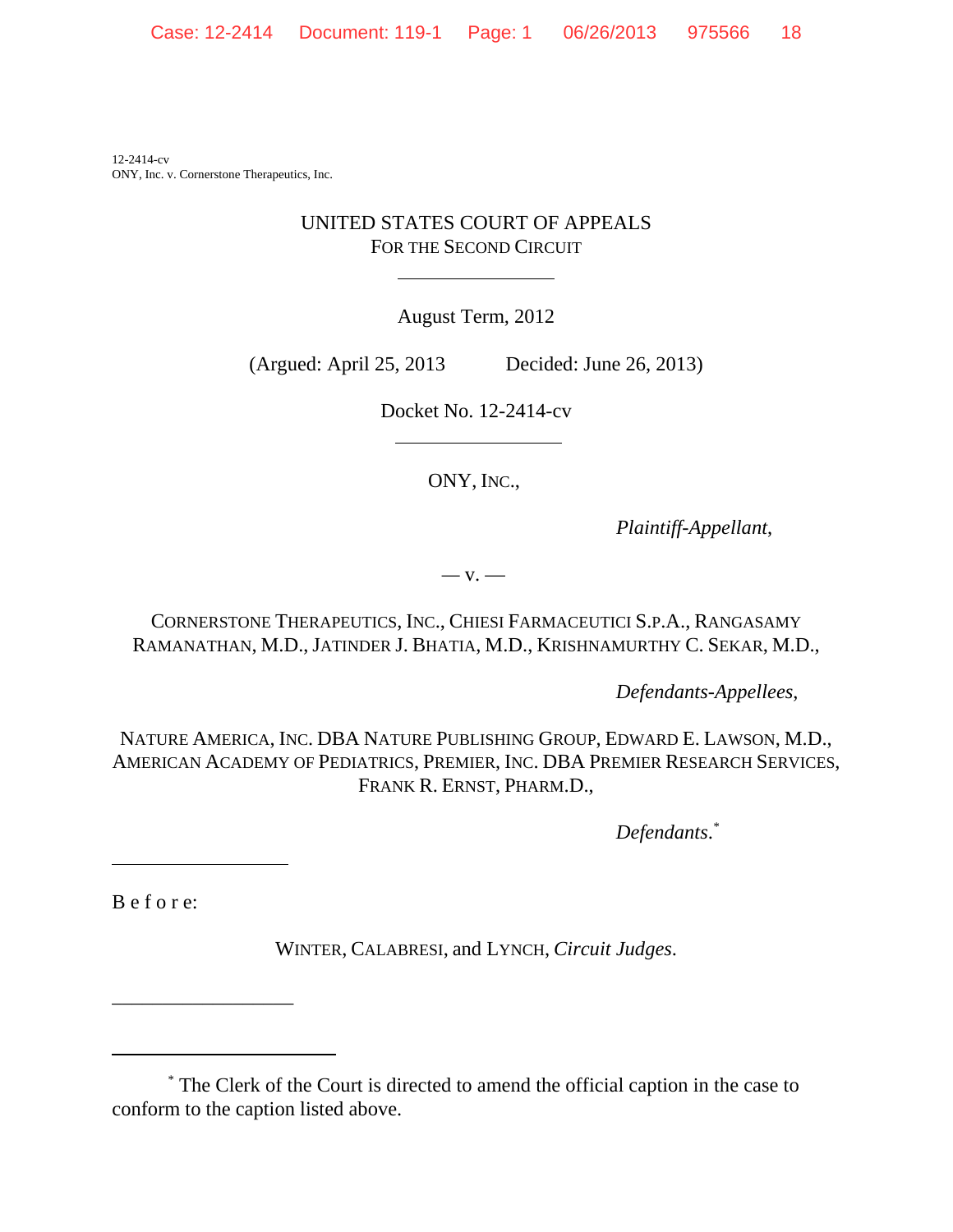Appeal from a May 21, 2012 judgment of the United States District Court for the Western District of New York (William M. Skretny, *C.J.*) dismissing plaintiff's complaint in its entirety. Defendants are various corporate sponsors, authors, and publishers of a scientific journal article comparing the effectiveness of several types of surfactants. Plaintiff complains that the article – and the distribution of selections from it – violates the Lanham Act and New York General Business Law § 349, and also constitutes tortious injurious falsehood and interference with prospective economic advantage. The district court correctly concluded that plaintiff has failed to state a claim based on publication of the article itself because the challenged statements are protected scientific opinion. We further conclude that plaintiff has failed adequately to allege that defendants Chiesi and Cornerstone distributed misleading excerpts of the article.

AFFIRMED.

 $\overline{a}$ 

J. KEVIN FEE (Kristin H. Altoff, Jordana S. Rubel, *on the brief*), Morgan, Lewis & Bockius, Washington, D.C., *for defendants-appellees*.

 $\overline{a}$ 

MITCHELL J. BANAS, JR., *of counsel*, Jaeckle Fleischmann & Mugel, LLP, Buffalo, New York, *for plaintiff-appellant*.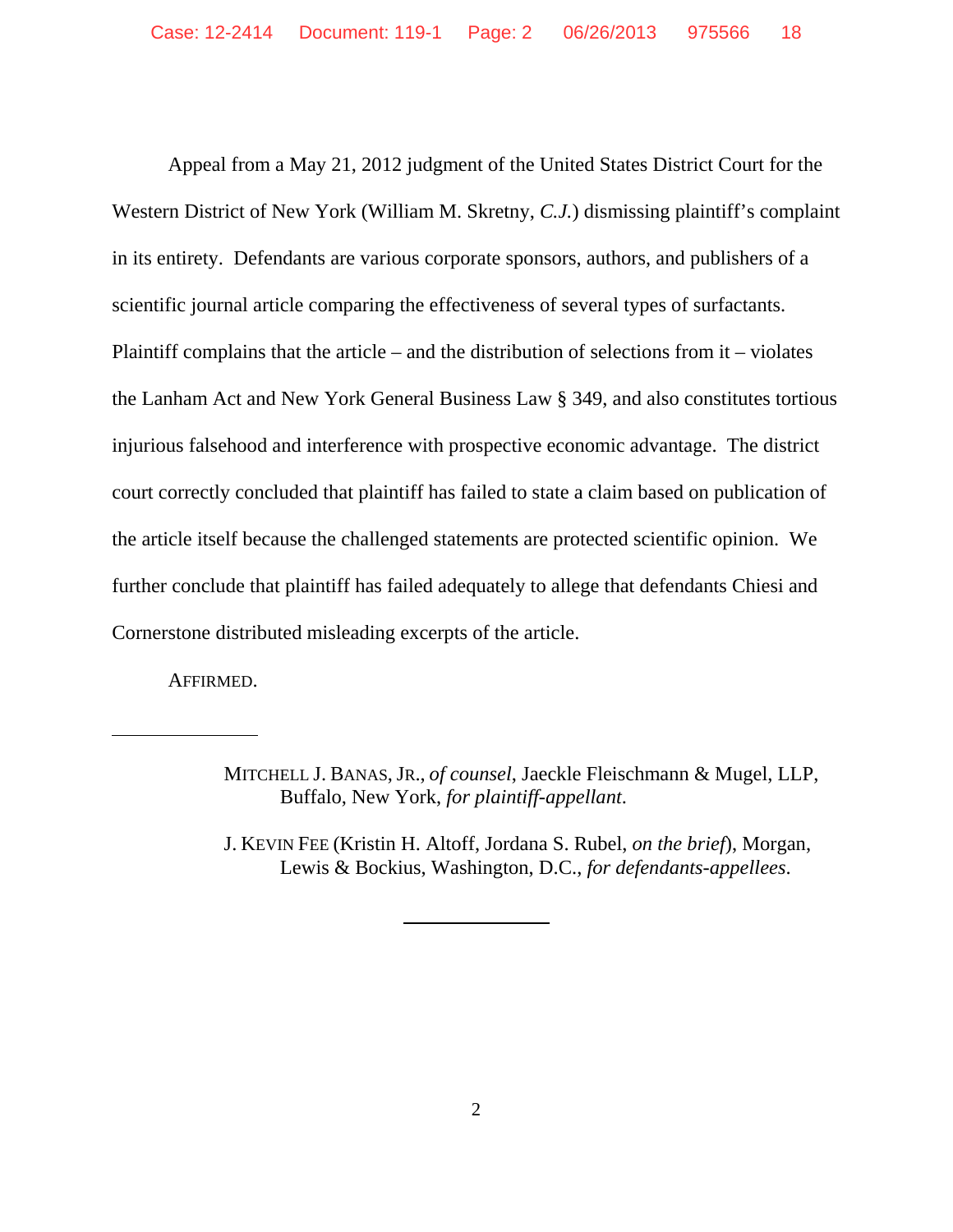## GERARD E. LYNCH, *Circuit Judge*:

This case asks us to decide when a statement in a scientific article reporting research results can give rise to claims of false advertising under the Lanham Act, deceptive practices under New York General Business Law § 349, and the common-law torts of injurious falsehood and interference with prospective economic advantage. We conclude that, as a matter of law, statements of scientific conclusions about unsettled matters of scientific debate cannot give rise to liability for damages sounding in defamation. We further conclude that the secondary distribution of excerpts of such an article cannot give rise to liability, so long as the excerpts do not mislead a reader about the conclusions of the article.

#### **BACKGROUND**

The following factual background is taken from the complaint, whose allegations we accept as true, and from the materials referenced in the complaint. Plaintiff ONY, Inc. ("ONY") and defendant Chiesi Farmaceutici, S.p.A. ("Chiesi") are two of the biggest producers of surfactants, biological substances that line the surface of human lungs. Surfactants are critical to lung function: they facilitate the transfer of oxygen from inhaled air into the blood stream.<sup>1</sup> Although the human body naturally produces surfactants,

<sup>&</sup>lt;sup>1</sup> Surfactants do this by lowering the surface tension of the liquid surface of alveoli, the air sacs that serve as the venue for oxygen exchange. Surfactants also help to ensure that the alveoli inflate evenly and do not overinflate.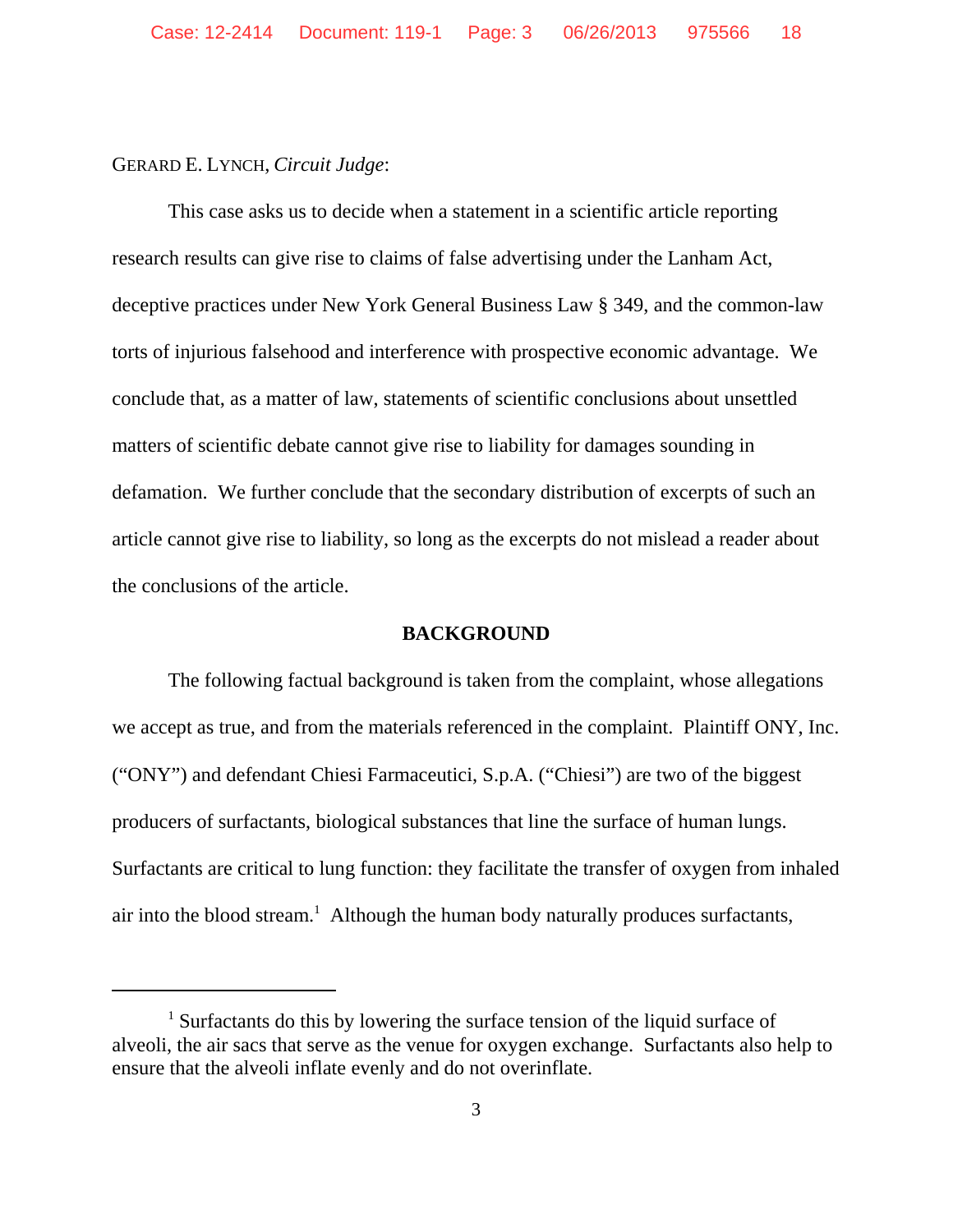prematurely born infants often produce inadequate surfactant levels. Infants with such a deficiency are at a higher risk for lung collapse and Respiratory Distress Syndrome ("RDS"), a condition that can result in respiratory failure and death. The non-human surfactants produced and sold by, among others, ONY and Chiesi are the primary treatment for RDS. The FDA has approved three surfactants for treatment of RDS in neonatal infants. ONY produces one derived from bovine lung surfactant that bears the trade name "Infasurf." Chiesi produces a competing surfactant derived from porcine lung mince that goes by "Curosurf."<sup>2</sup> Chiesi, an Italian pharmaceutical firm, contracts with its co-defendant Cornerstone Therapeutics, Inc. ("Cornerstone") to distribute and market Curosurf in the United States.

The parties vigorously contest the relative effectiveness of their products – in the marketplace, in the scientific literature, and in the instant lawsuit. The parties agree that two variables are particularly relevant to this comparison: mortality rate and length of stay. Mortality rate means the percentage of infants treated with a particular surfactant who do not survive. Length of stay refers to the amount of time an infant remains in the hospital for treatment. These two variables are not entirely independent: in some cases the length of stay is shortened by death, which is reflected in the mortality rate. Put differently, some of the same causes of increased mortality rate (low birth weight, shorter

<sup>&</sup>lt;sup>2</sup> The third surfactant, "Survanta," which is produced from bovine lung mince, is manufactured by Abbott Pharmaceuticals, which is not a party to this lawsuit.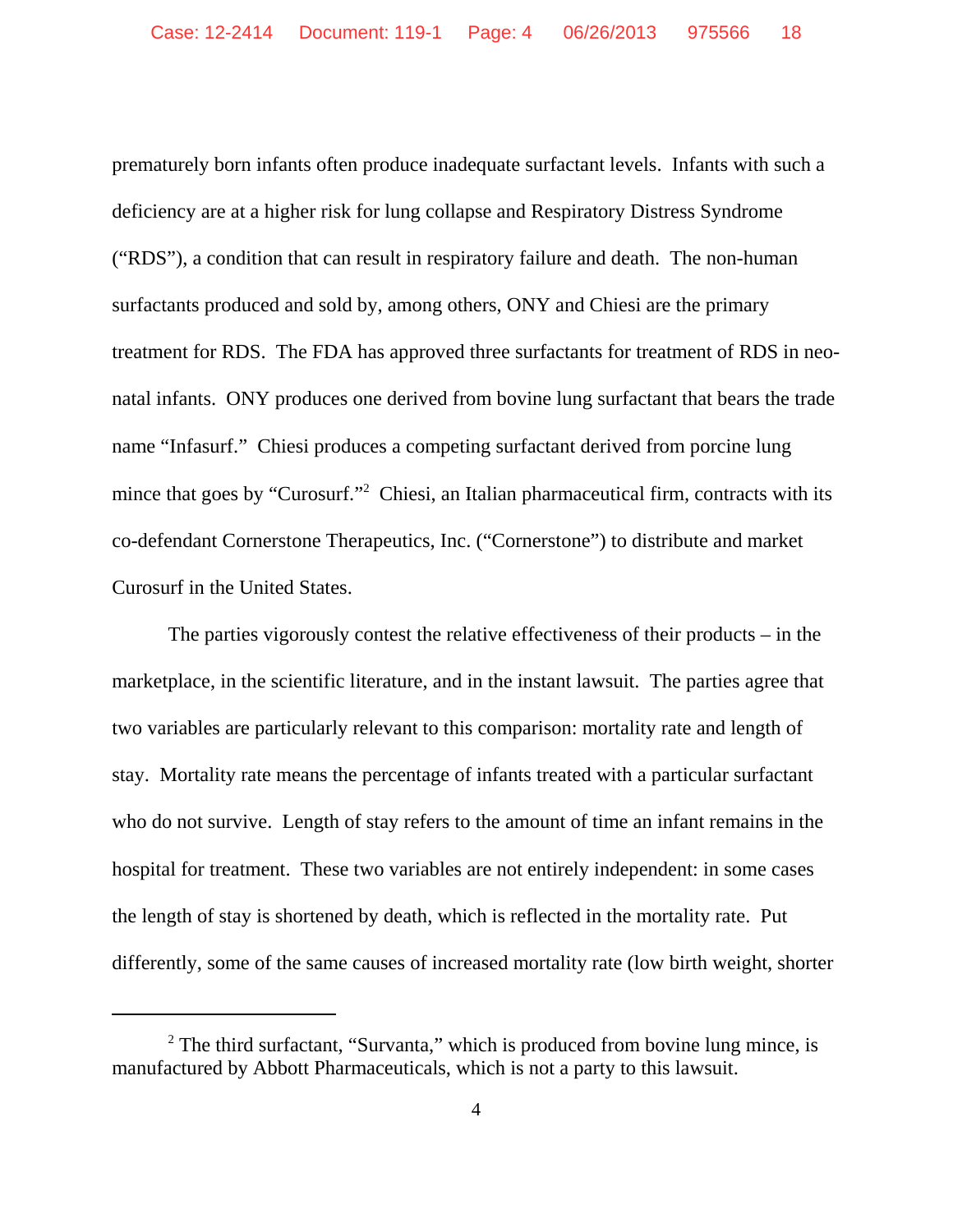gestational period) also cause shorter lengths of stay. Conversely, infants with shorter hospitalization might have had less serious medical conditions from the beginning, independent of treatment variables. At the same time, a particularly effective drug may both reduce mortality rate and shorten length of stay.

In 2006, as part of its effort to promote and sell Curosurf, Chiesi hired defendant Premier, Inc. ("Premier") to build a database and conduct a study of the relative effectiveness of the different surfactants. Premier engaged one of its employees, Frank Ernst, to carry out the necessary technical work. Chiesi then hired several medical doctors, including defendants Rangasamy Ramanathan, Jatinder J. Bhatia, and Krishnamurthy Sekar (the "physician defendants"), to present findings based on Premier's database at various medical conferences. Specifically, the physician defendants presented findings at the May 2007 annual meeting of the Pediatric Academic Societies that Curosurf was associated with a 20% lower mortality rate than either Infasurf or Survanta. At the October 2007 annual meeting of the European Pediatric Society, the physician defendants, along with Ernst and others, presented additional findings; specifically, they presented evidence showing that Curosurf was associated with a 15% shorter length of stay than either Infasurf or Survanta. Despite the differences between the data presented at the two conferences, both presentations were based on the same data set, namely the one compiled by Premier and Ernst.

5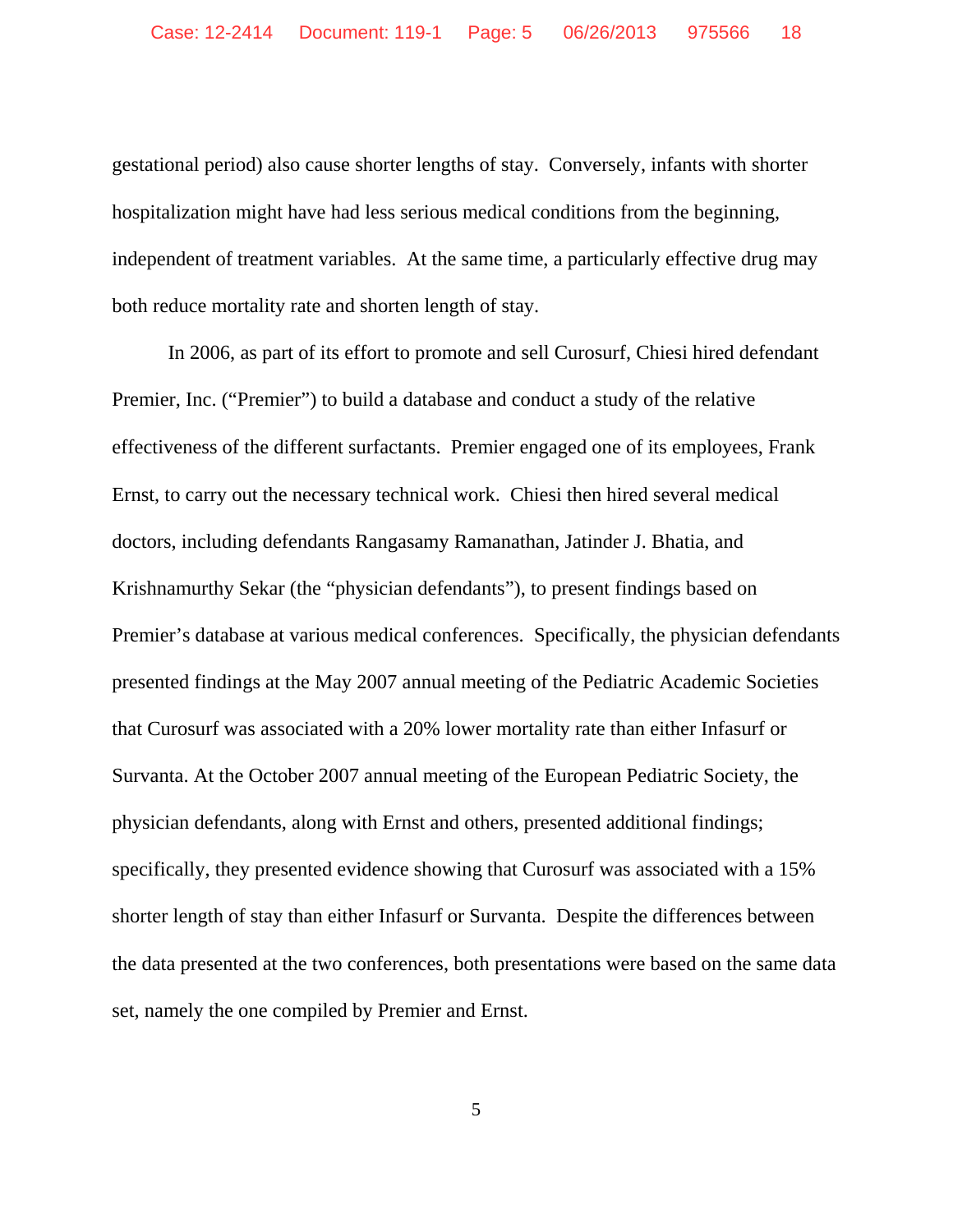In 2011, the physician defendants, along with Ernst, eventually decided to publish some of the findings from the same data set in a peer-reviewed journal. They submitted their article to the Journal of Perinatology, the leading journal in the field of neonatology, which is the study of newborn infants.<sup>3</sup> The article was published in the September 1, 2011 volume of the journal after being peer reviewed by two anonymous referees. See R. Ramanathan et al., Mortality in Preterm Infants with Respiratory Distress Syndrome Treated with Poractant Alfa, Calfactant or Beractant: A Retrospective Study, 33 J. Perinatology 119 (2011).

According to ONY, the article contains five distinct incorrect statements of fact about the relative effectiveness of Curosurf versus Infasurf: (1) that Infasurf "was associated with a 49.6% greater likelihood of death than" Curosurf; (2) that Curosurf "treatment for RDS was associated with a significantly reduced likelihood of death when compared with" Infasurf; (3) that the authors' "model found [Infasurf] to be associated with a significantly greater likelihood of death than" Curosurf; (4) that the authors' study showed "a significant greater likelihood of death with" Infasurf than Curosurf; and (5) the summary concluding sentence:

> In conclusion, this large retrospective study of preterm infants with RDS found lower mortality among infants who received

<sup>&</sup>lt;sup>3</sup> The Journal of Perinatology is also the official journal of the Section of Perinatal Pediatrics of the American Academy of Pediatrics, the leading pediatrics organization in the United States.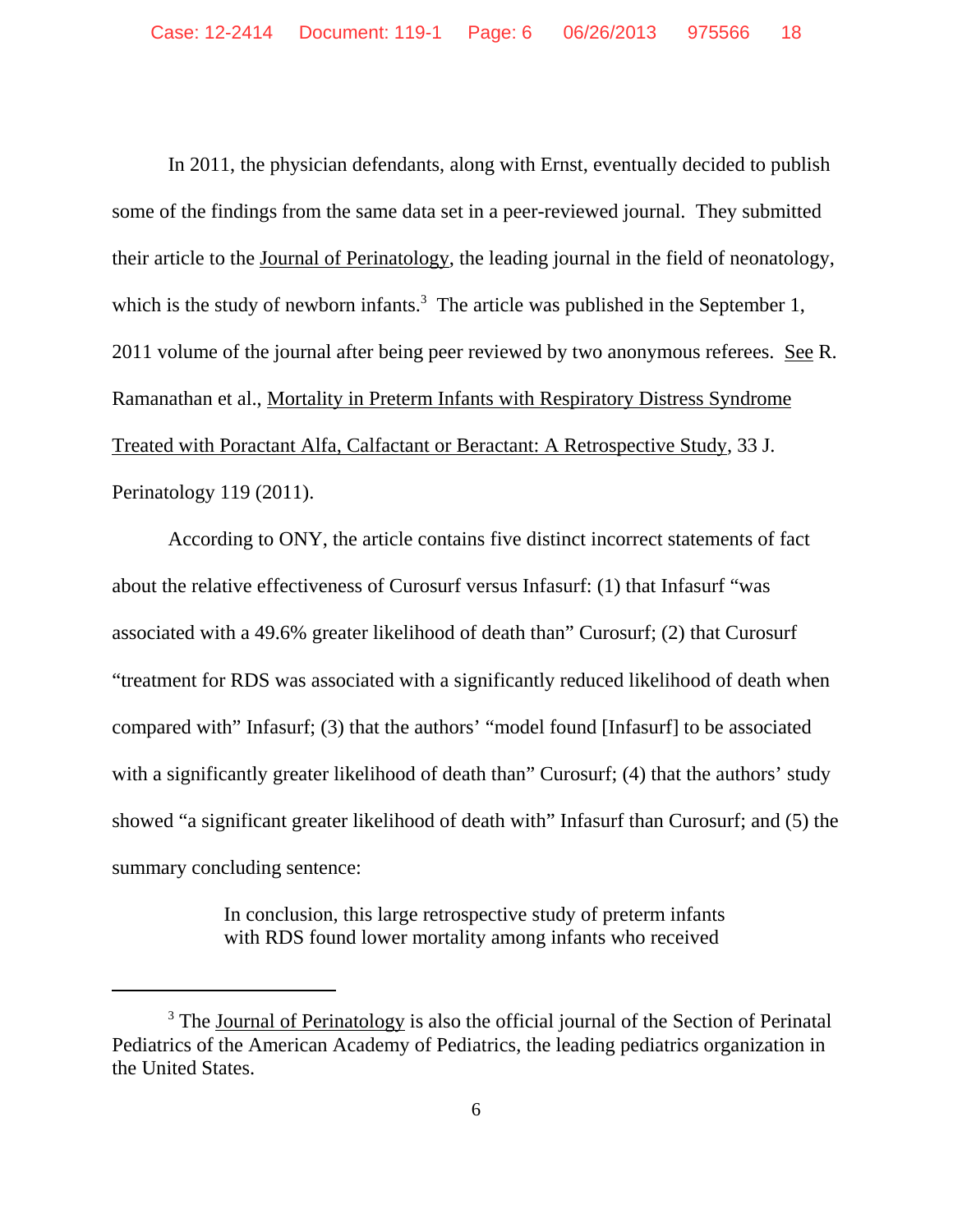[Curosurf], compared with infants who received either [Infasurf] or [Survanta], even after adjusting for patient characteristics such as gestational age and [birth weight], and after accounting for hospital characteristics and center effects.

Id.; Proposed Am. Compl. ¶ 35. Plaintiff also alleges that the circumstances surrounding the article's publication were unusual: Bhatia is an Associate Editor, and Sekar is a member of the editorial board, of the Journal of Perinatology. Plaintiff alleged in its complaint that one of the two peer reviewers objected to its publication, but the other peer reviewer recommended the article for publication, and the Editor-in-Chief broke the tie. Plaintiff does not allege, however, that the publication of the article based on the affirmative opinions of one reviewer and the Editor-in-Chief was a departure from accepted or customary procedure. Further, the article was published in an "open access" format, which allows it to be viewed electronically by the general public without paying the typically applicable fee or ordering a subscription; the fees associated with such publication were paid by Chiesi and Cornerstone.

The article's conclusions were not unqualified. The authors considered the objection that the retrospective nature of the study might cause a disparity between the groups included in the study. More specifically, the authors noted that the article's finding may "most likely . . . be due to different surfactant doses administered to the infants included in the database," because Curosurf was, on average, prescribed in higher doses than its competitors. Finally, the authors disclosed that the study was sponsored by

7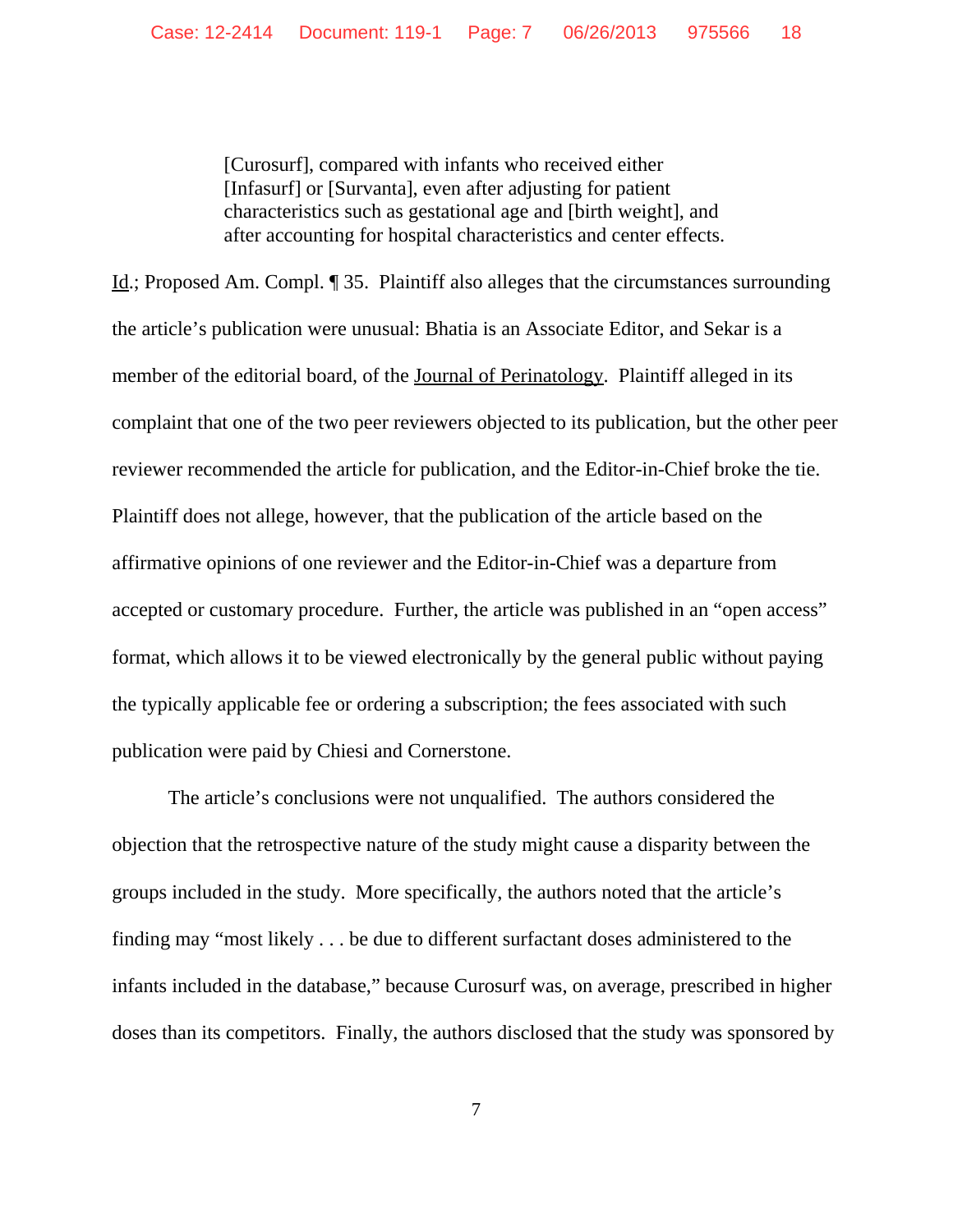Chiesi, that Ernst was an employee of Premier, that Chiesi hired Premier to conduct the study, and that all three physician defendants had served as consultants to Chiesi.

Plaintiff's primary objection to the substance of the article's scientific methodology is that the authors omitted any mention of the length-of-stay data, despite the fact that they had presented such data at the October 2007 conference. Because an important determinant of mortality rate is the pre-treatment health of the infants in the sample, plaintiff contends that the omission of length-of-stay data was intentional and designed to mask the fact that the neonatal infants treated with Curosurf had a greater ex ante chance of survival than did the group treated with Infasurf. If the length-of-stay data had been included, plaintiff alleges, "it would be obvious to readers that the differences in the results were a result of differences in the groups of patients treated, not of any differences in the effect of the particular lung surfactant administered." Appellant's Br. at 14.Plaintiff also objects to the authors' failure to cite articles with different primary conclusions, although such contradictory authority was known to them, and to the use of retrospective data, which was allegedly improper because it rendered the data subject to "selective distortion."Id. at 10. Finally, plaintiff contends that Chiesi and Cornerstone paid Premier to collect data that supported their own product's effectiveness.

After the article's publication, Chiesi and Cornerstone issued a press release touting its conclusions and distributed promotional materials that cited the article's findings. Since the article's publication, meanwhile, plaintiff has, through its corporate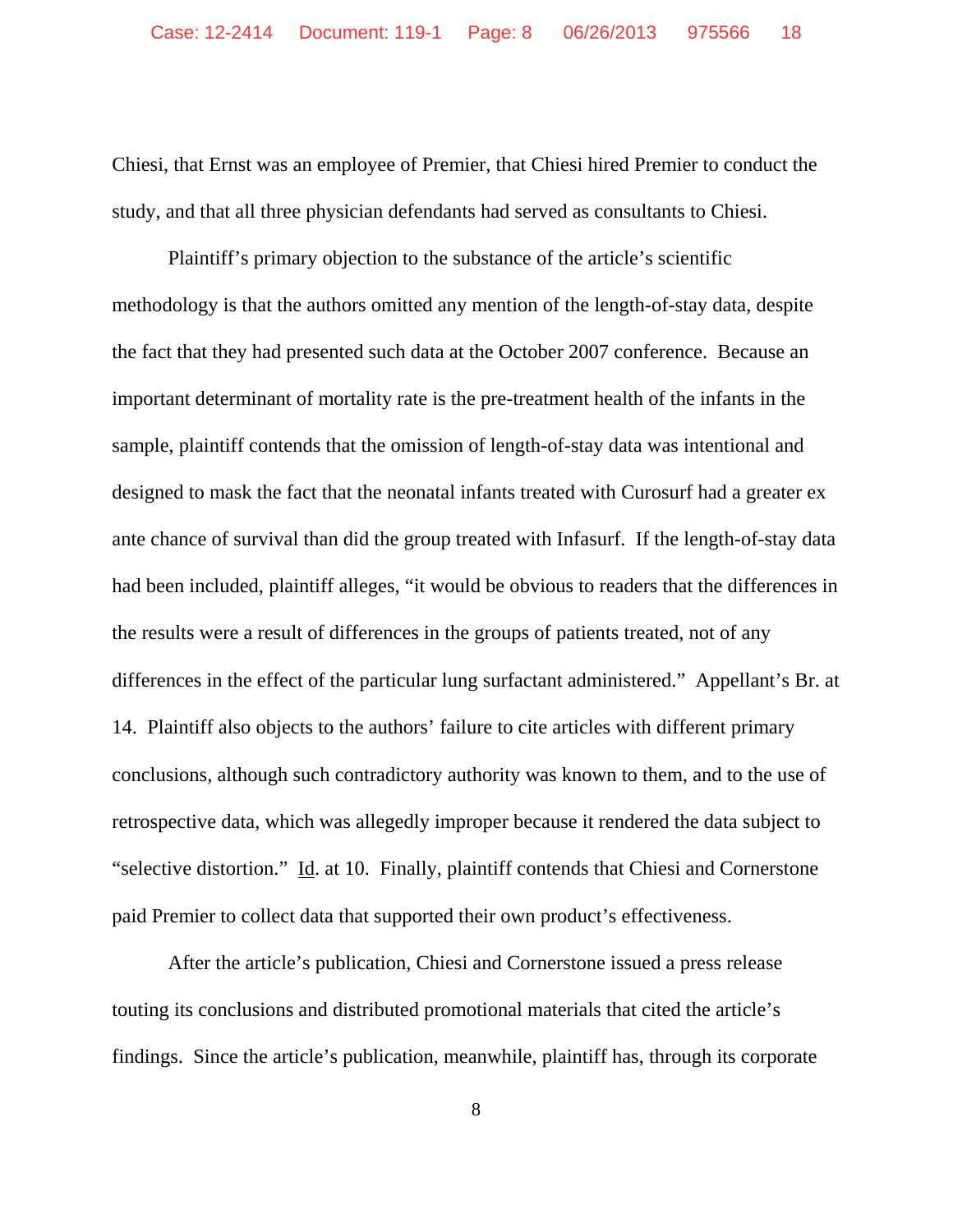officers – themselves pediatricians – written letters to the Journal of Perinatology rebutting the article's conclusions, objecting to its methods, and asking that it be retracted. We take judicial notice of the fact that several of those letters were eventually published by the journal, although they did not appear in print until after the district court dismissed the complaint. See J.J. Cummings, Is There Evidence for a Mortality Difference Between Natural Surfactants?, 33 J. Perinatology 161 (2013) (originally published online, Feb. 16, 2012); see also E.A. Egan, In Response to Mortality in Preterm Infants with Respiratory Distress Syndrome Treated with Poractant Alfa, Calfactant or Beractant: A Retrospective Study, 33 J. Perinatology 165 (2013). The authors were given, and took, the opportunity to respond to those letters. See R. Ramanathan et al., Response to Dr. Egan's Letter, 33 J. Perinatology 166 (2013).

On December 2, 2011, plaintiff filed a complaint seeking damages and injunctive relief in the United States District Court for the Western District of New York. The complaint alleged violations of the Lanham Act and New York General Business Law § 349, as well as claims for injurious falsehood and tortious interference with prospective economic advantage.<sup>4</sup> Defendants moved to dismiss the complaint in its entirety; plaintiff

<sup>&</sup>lt;sup>4</sup> Although plaintiff originally pled its tortious interference claim as interference with existing contracts, it admitted before the district court that the complaint did not plead interference with any particular contract, and did not seek leave to amend these allegations. The district court therefore treated this claim as one alleging tortious interference with prospective economic advantage. We adopt the same approach.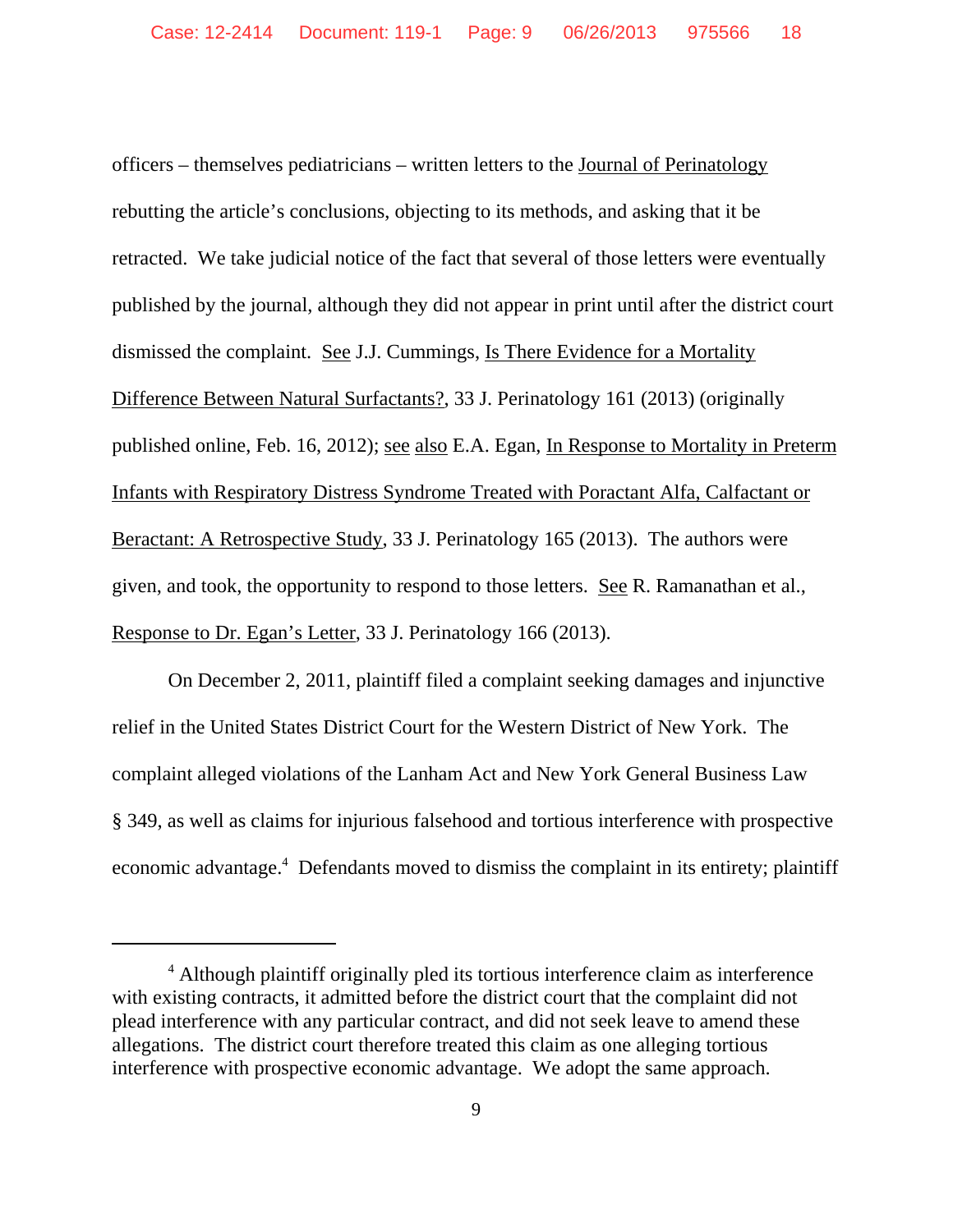cross-moved to amend its complaint and proposed an amended complaint. The district court (William M. Skretny, *Chief Judge*) granted the motion to dismiss and denied as futile plaintiff's cross-motion to amend. Judgment was entered on May 21, 2012, and plaintiff timely appealed.

#### **DISCUSSION**

We review a district court's dismissal of a complaint for failure to state a claim de novo. Sarmiento v. United States, 678 F.3d 147, 152 (2d Cir. 2012). We accept as true all factual allegations contained in the complaint. Id. We also review a district court's interpretation of a statute or state common law de novo. Roach v. Morse, 440 F.3d 53, 56 (2d Cir. 2006); Reilly v. NatWest Mkts. Grp. Inc., 181 F.3d 253, 262 (2d Cir. 1999).

### **I. Claims Arising out of the Article's Publication**

The Lanham Act generally prohibits false advertising. In particular, it provides a civil cause of action against "any person" who, in interstate commerce, "uses . . . any . . . false or misleading description of fact, or false or misleading representation of fact." 15 U.S.C. § 1125(a)(1). Because the Act proscribes conduct that, but for its false or misleading character, would be protected by the First Amendment, free speech principles inform our interpretation of the Act. Indeed, "we have been careful not to permit overextension of the Lanham Act to intrude on First Amendment values." Boule v. Hutton, 328 F.3d 84, 91 (2d Cir. 2003) (internal quotation marks omitted). We have been especially careful when applying defamation and related causes of action to academic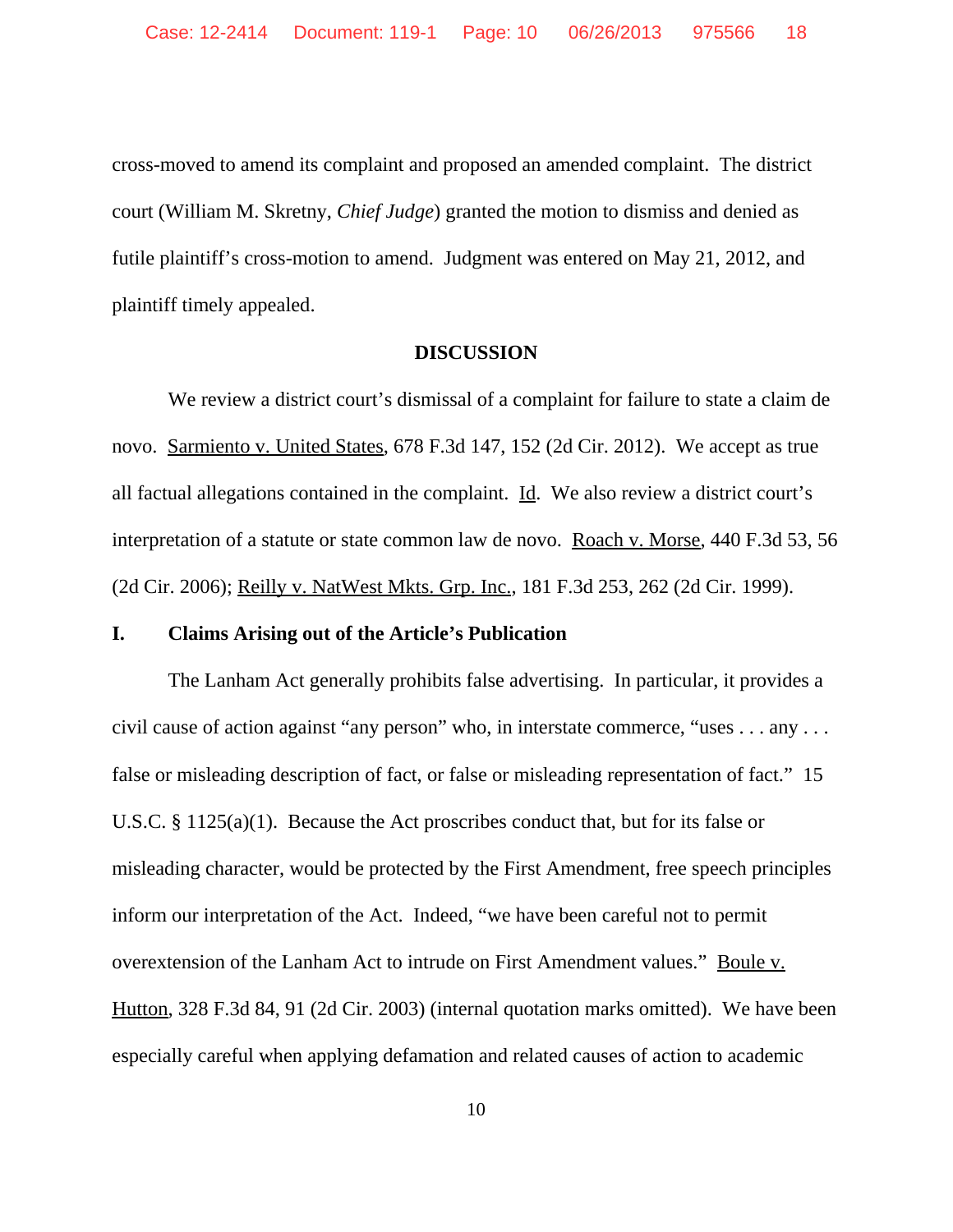works, because academic freedom is "a special concern of the First Amendment." Keyishian v. Bd. of Regents of the Univ. of the State of N.Y., 385 U.S. 589, 603 (1967).

Generally, statements of pure opinion – that is, statements incapable of being proven false – are protected under the First Amendment. Milkovich v. Lorain Journal Co., 497 U.S. 1, 19-20 (1990); see also Groden v. Random House, Inc., 61 F.3d 1045, 1051-52 (2d Cir. 1995). But the line between fact and opinion is not always a clear one. In Milkovich, the Supreme Court declined to carve out an absolute privilege for statements of opinion and reaffirmed that the test for whether a statement is actionable does not simply boil down to whether a statement is falsifiable. 497 U.S. at 18. To illustrate the difficulty, the Court provided the example of a statement of fact phrased as a statement of opinion: stating that "in my opinion John Jones is a liar" is no different from merely asserting that John Jones is a liar. Id. at 18-19. Thus, the question of whether a statement is actionable admits of few easy distinctions.

In this case, plaintiff claims that the article made statements about scientific findings that were intentionally deceptive and misleading, and that it therefore constituted false advertising. Plaintiff's theory is that scientific claims made in print purport to be statements of fact that are falsifiable, and such statements can be defamatory or represent false advertising if known to be false when made. Plaintiff argues that the district court based its conclusion that the article's statements were non-actionable solely on its determination that the assertions were statements of opinion, without conducting the more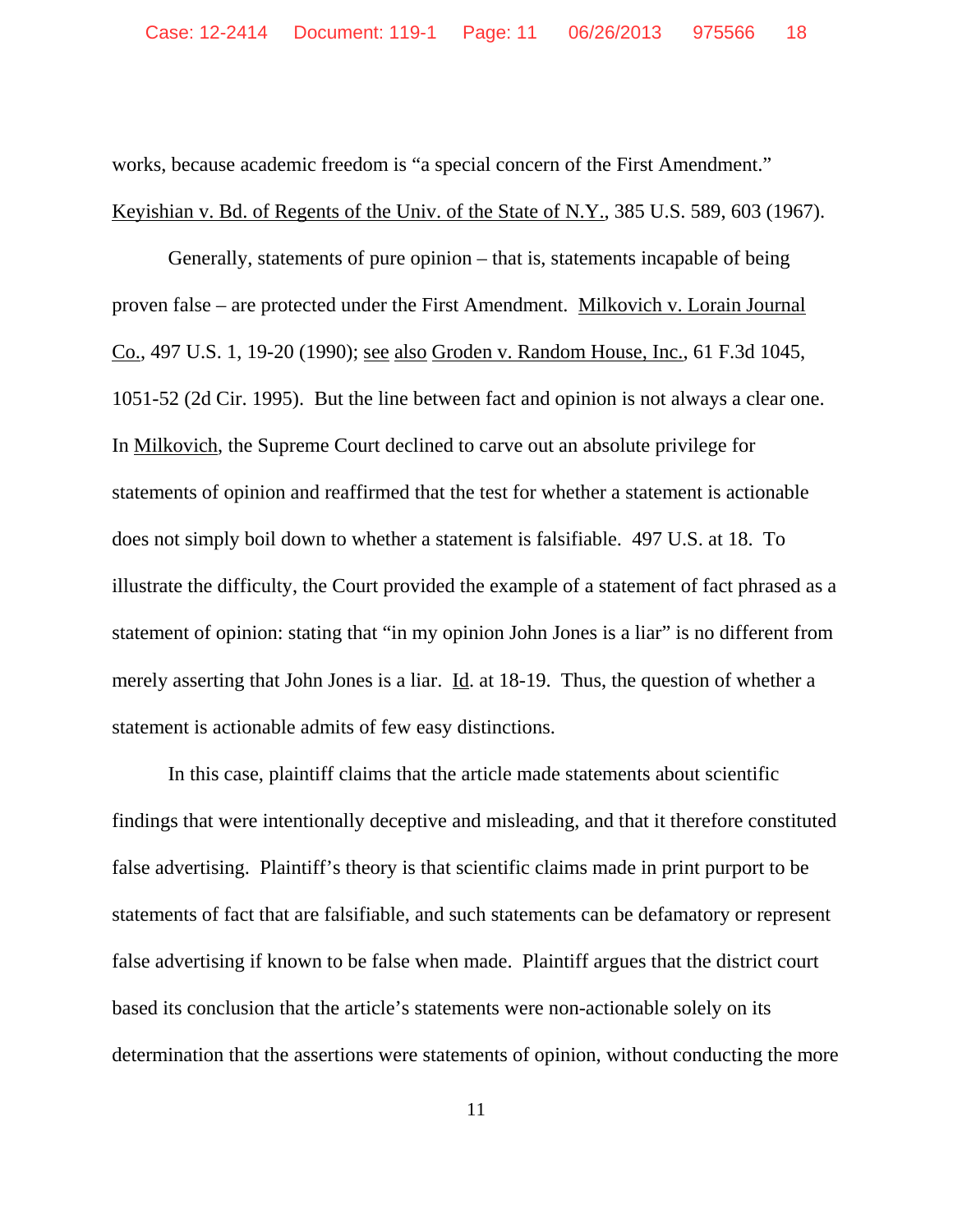fine-grained analysis required by Milkovich. According to plaintiff, dismissal prior to discovery under such circumstances was error.

Scientific academic discourse poses several problems for the fact-opinion paradigm of First Amendment jurisprudence. Most conclusions contained in a scientific journal article are, in principle, "capable of verification or refutation by means of objective proof," Phantom Touring, Inc. v. Affiliated Publ'ns, 953 F.2d 724, 728 n.7 (1st Cir. 1992). Indeed, it is the very premise of the scientific enterprise that it engages with empirically verifiable facts about the universe. At the same time, however, it is the essence of the scientific method that the conclusions of empirical research are tentative and subject to revision, because they represent inferences about the nature of reality based on the results of experimentation and observation. Importantly, those conclusions are presented in publications directed to the relevant scientific community, ideally in peerreviewed academic journals that warrant that research approved for publication demonstrates at least some degree of basic scientific competence. These conclusions are then available to other scientists who may respond by attempting to replicate the described experiments, conducting their own experiments, or analyzing or refuting the soundness of the experimental design or the validity of the inferences drawn from the results. In a sufficiently novel area of research, propositions of empirical "fact" advanced in the literature may be highly controversial and subject to rigorous debate by qualified experts. Needless to say, courts are ill-equipped to undertake to referee such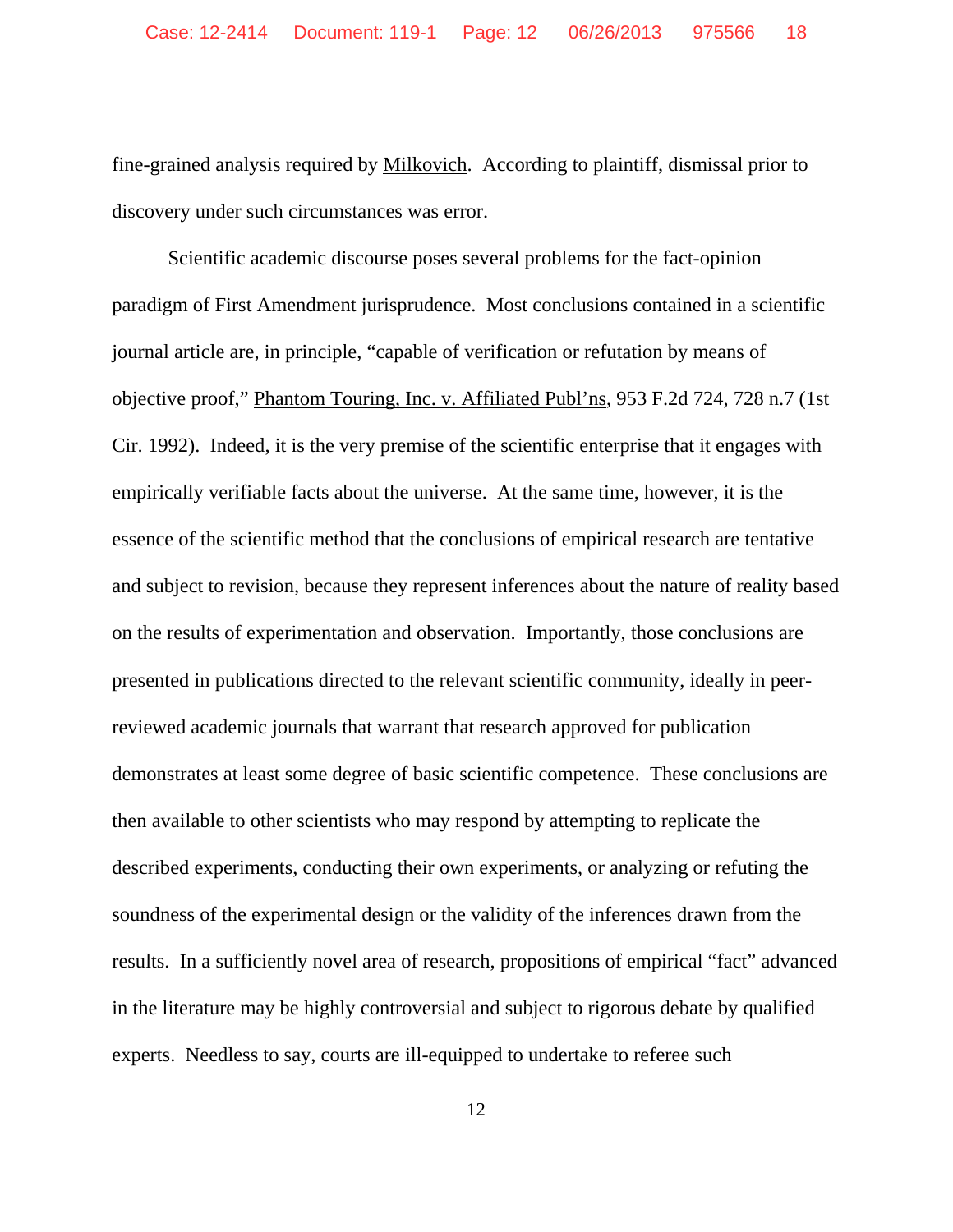controversies. Instead, the trial of ideas plays out in the pages of peer-reviewed journals, and the scientific public sits as the jury.

In other cases involving "matters of argument" appearing in print, we have been reluctant to recognize causes of action grounded on statements of fact that are best evaluated by an informed reader. In Groden, we concluded that "statements made to summarize an argument or opinion within a book" are "to be accepted or rejected by those who read the book," even when such statements are made in advertisements. 61 F.3d at 1052. The Seventh Circuit has also declined to allow suits based on claims of false conclusions in matters of scientific controversy to proceed. See Underwager v. Salter, 22 F.3d 730, 736 (7th Cir. 1994) ("Scientific controversies must be settled by the methods of science rather than by the methods of litigation. . . . More papers, more discussion, better data, and more satisfactory models – not larger awards of damages – mark the path toward superior understanding of the world around us."). District courts presented with controversial scientific questions have also declined to find them actionable. See Arthur v. Offit, No. 01:09-cv-1398, 2010 WL 883745, at \*6 (E.D. Va. March 10, 2010) ("Plaintiff's claim . . . threatens to ensnare the Court in [a] thorny and extremely contentious debate over . . . which side of this debate has 'truth' on their side. That is hardly the sort of issue that would be subject to verification based upon a core of objective evidence." (internal quotation marks omitted)); cf. Padnes v. Scios Nova Inc., No C 95-1693, 1996 WL 539711 (N.D. Cal. Sept. 18, 1996) ("Medical researchers may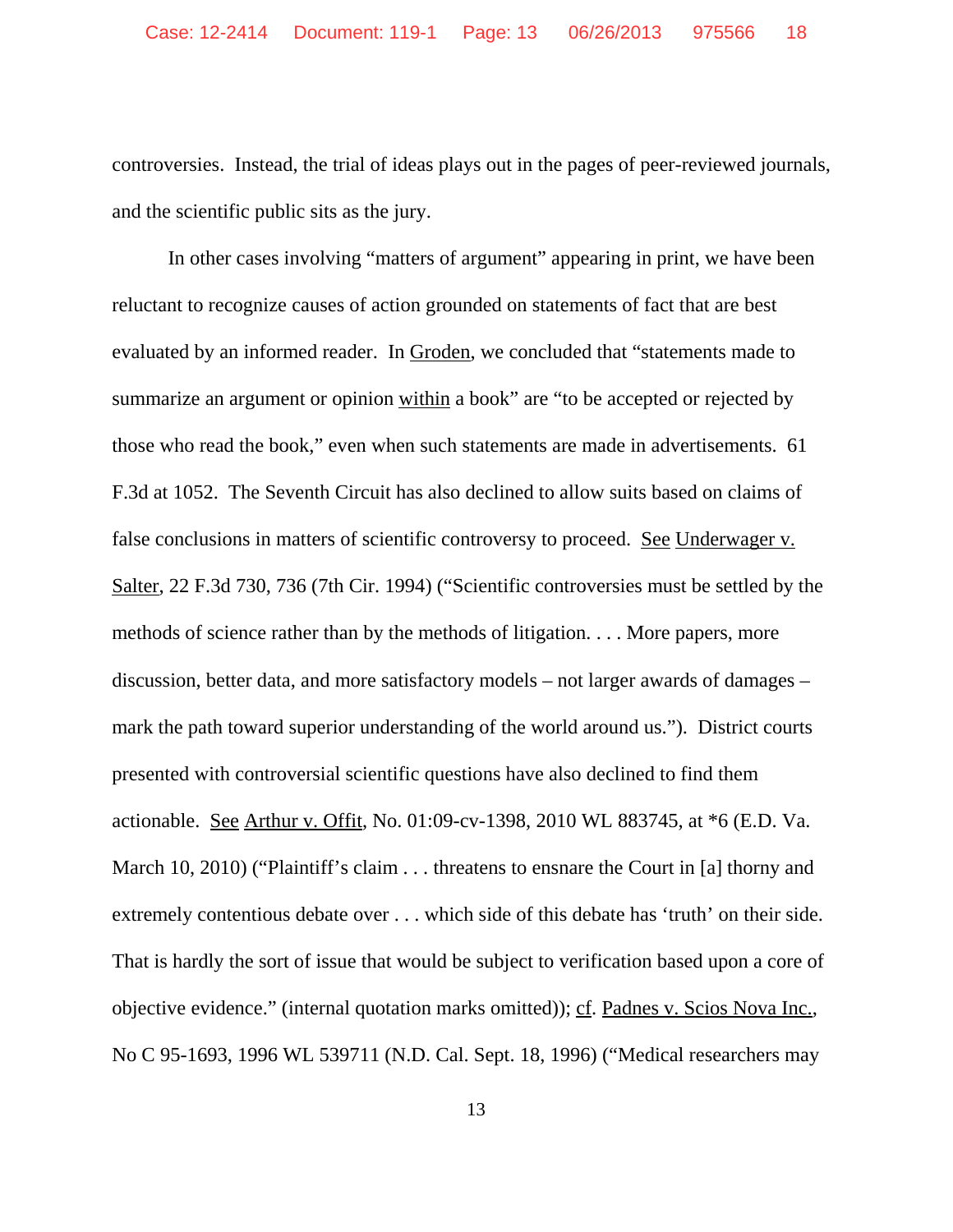well differ with respect to what constitutes acceptable testing procedures, as well as how best to interpret data garnered under various protocols. The securities laws do not impose a requirement that companies report only information from optimal studies, even if scientists could agree on what is optimal." (internal citation omitted)).

Where, as here, a statement is made as part of an ongoing scientific discourse about which there is considerable disagreement, the traditional dividing line between fact and opinion is not entirely helpful. It is clear to us, however, that while statements about contested and contestable scientific hypotheses constitute assertions about the world that are in principle matters of verifiable "fact," for purposes of the First Amendment and the laws relating to fair competition and defamation, they are more closely akin to matters of opinion, and are so understood by the relevant scientific communities. In that regard, it is relevant that plaintiff does not allege that the data presented in the article were fabricated or fraudulently created. If the data were falsified, the fraud would not be easily detectable by even the most informed members of the relevant scientific community. Rather, plaintiff alleges that the inferences drawn from those data were the wrong ones, and that competent scientists would have included variables that were available to the defendant authors but that were not taken into account in their analysis. But when the conclusions reached by experiments are presented alongside an accurate description of the data taken into account and the methods used, the validity of the authors' conclusions may be assessed on their face by other members of the relevant discipline or specialty.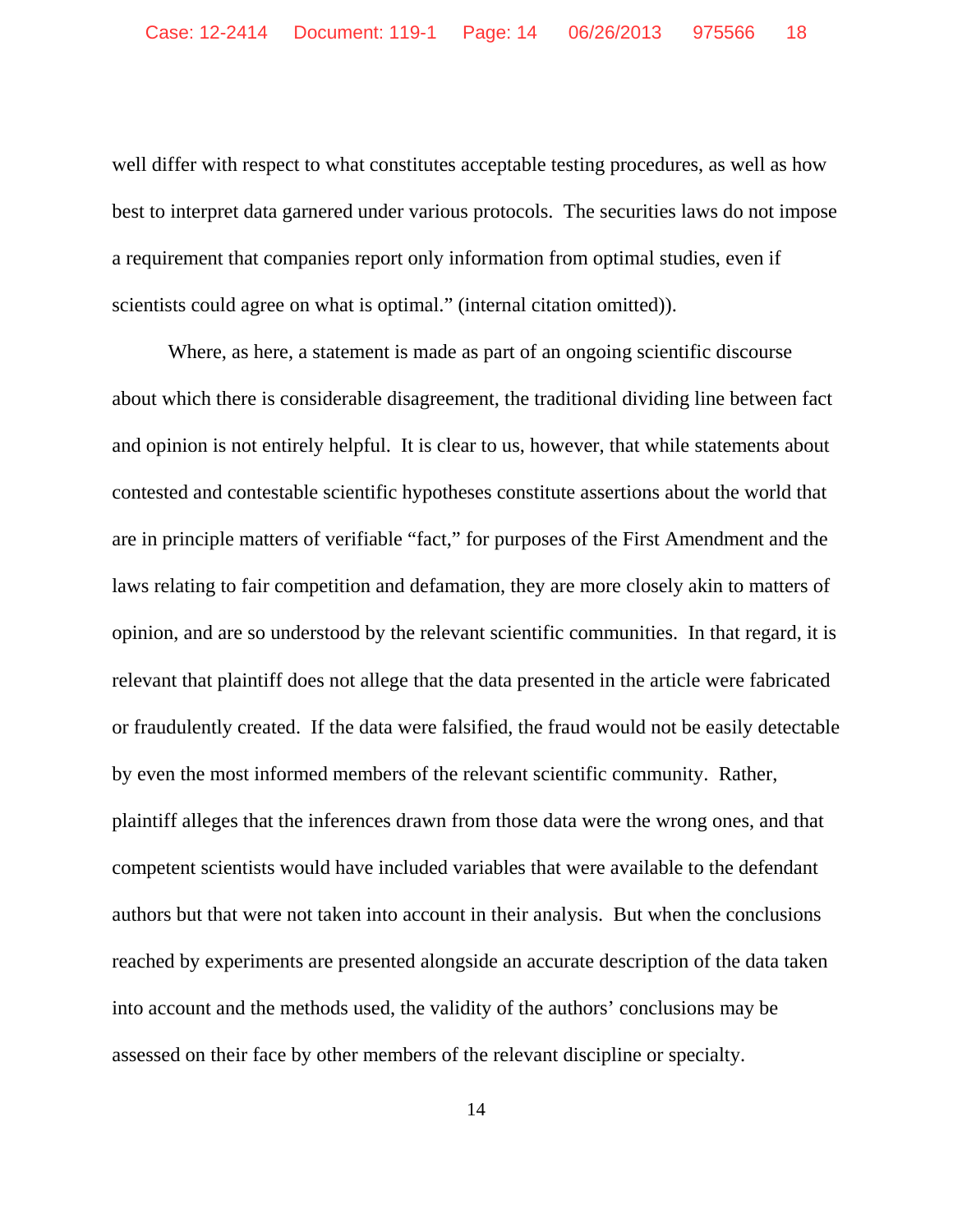We therefore conclude that, to the extent a speaker or author draws conclusions from non-fraudulent data, based on accurate descriptions of the data and methodology underlying those conclusions, on subjects about which there is legitimate ongoing scientific disagreement, those statements are not grounds for a claim of false advertising under the Lanham Act. Here, ONY has alleged false advertising not because any of the data presented were incorrect but because the way they were presented and the conclusions drawn from them were allegedly misleading. Even if the conclusions authors draw from the results of their data could be actionable, such claims would be weakest when, as here, the authors readily disclosed the potential shortcomings of their methodology and their potential conflicts of interest.<sup>5</sup>

Our conclusion that the article's contents are not actionable under the Lanham Act also leads us to conclude that the statements are not actionable under New York's General Business Law § 349 or New York state common law. In determining the extent of its defamation and consumer protection laws, New York follows the same facts-andcircumstances approach laid out by the Supreme Court in Milkovich. See Immuno AG. v. Moor-Jankowski, 77 N.Y.2d 235, 240, 244-45 (1991) (dismissing a libel suit against the

 $<sup>5</sup>$  To the extent plaintiff alleges harm arising from the relationship between the</sup> authors and Chiesi and Cornerstone, we agree with the district court that the disclosure of a conflict of interest, which was included in the article's original publication, suffices to put a reasonable reader on notice that the article's conclusions may have been influenced by the authors' professional associations.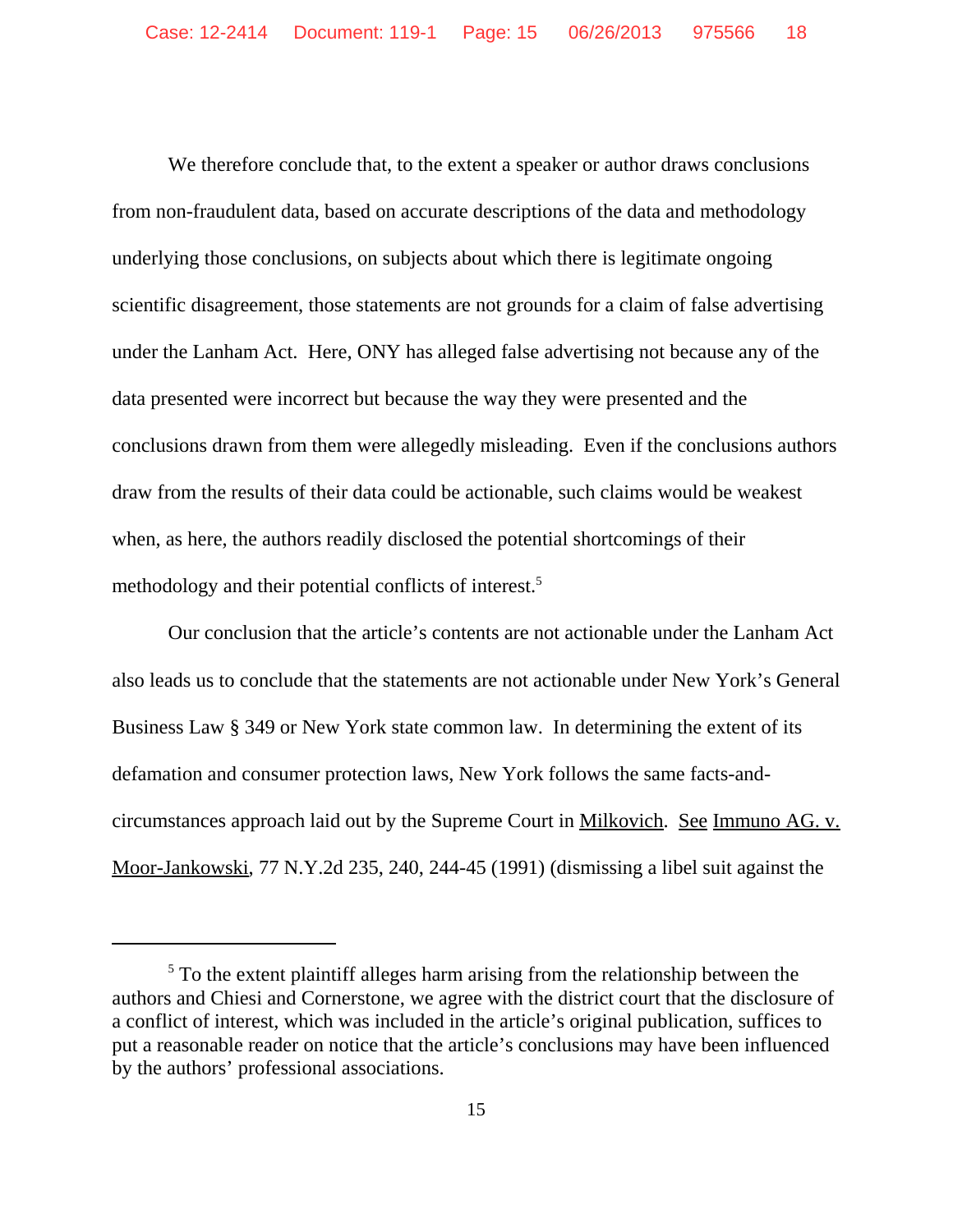editor of a scientific journal, in light of Milkovich, because the allegedly libelous statements were protected opinion). Our conclusion that what is non-actionable opinion under the Lanham Act is also non-actionable as a New York tort or under General Business Law § 349 is buttressed by the Court of Appeals's statement that "the protection afforded by the guarantees of free press and speech in the New York Constitution is often broader than the minimum required by the Federal Constitution."  $\underline{Id}$ . at 249 (internal quotation marks omitted). In other words, New York law is, if anything, more protective of free speech interests and less expansive in permitting causes of action based on speech, than federal law. There is thus no reason to believe that the New York Court of Appeals would interpret state law to provide for more expansive liability than does the Lanham Act.

We therefore conclude that the contents of the article are non-actionable scientific conclusions to which neither the Lanham Act, New York General Business Law § 349, nor New York's common law tort of injurious falsehood apply.Because our decision rests entirely on our conclusion about the non-actionability of the article's contents, we need not reach the district court's independent holding that it lacked personal jurisdiction over the physician defendants.<sup>6</sup>

<sup>&</sup>lt;sup>6</sup> Although we traditionally treat personal jurisdiction as a threshold question to be addressed prior to consideration of the merits of a claim, see In re Rationis Enters., Inc. of Pan., 261 F.3d 264, 267-68 (2d Cir. 2001), that practice is prudential and does not reflect a restriction on the power of the courts to address legal issues. In cases involving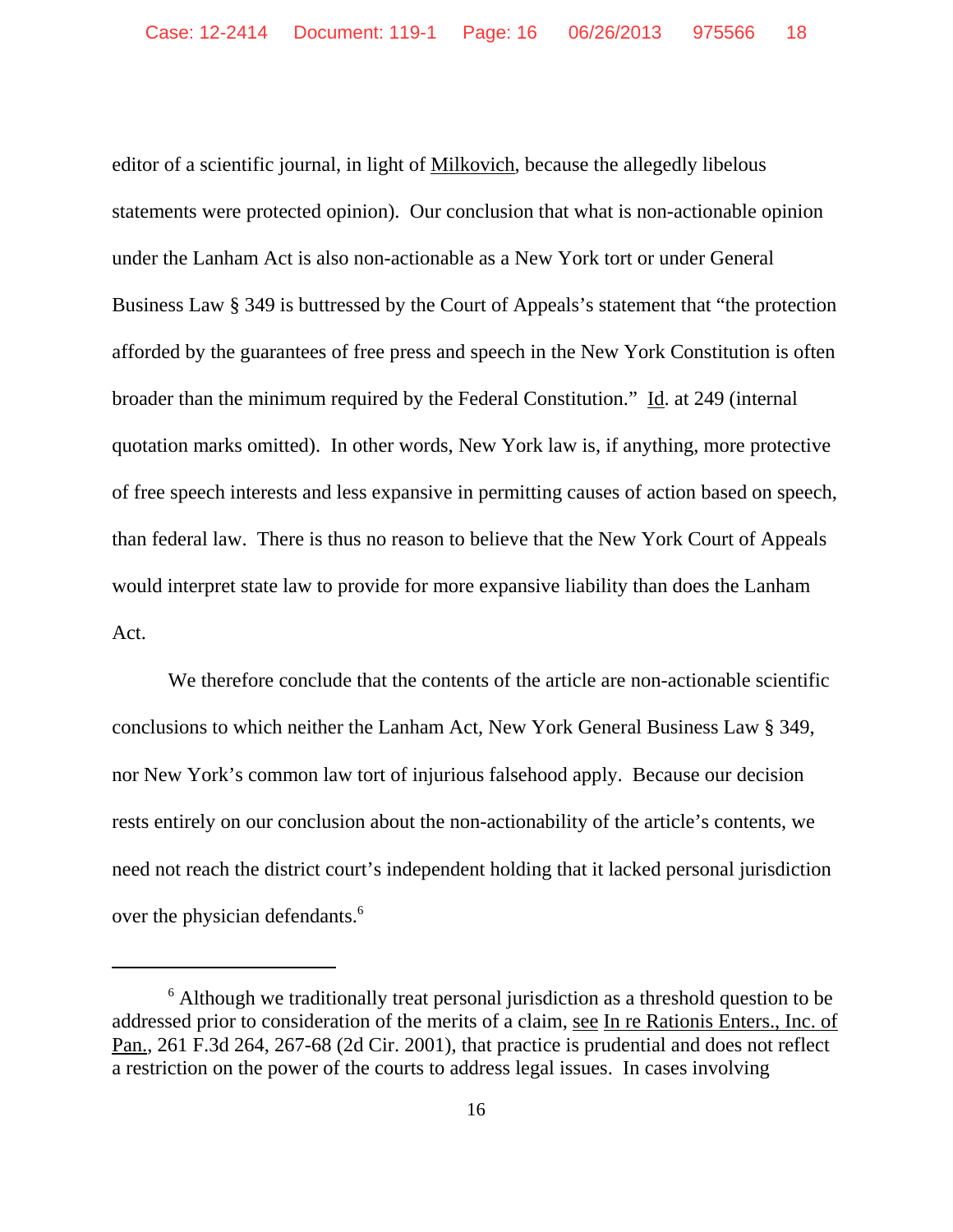## **II. Claims Arising out of the Distribution of the Article's Conclusions**

Plaintiff separately alleges that, by touting and distributing the article's findings for promotional purposes, Chiesi and Cornerstone tortiously interfered with its prospective economic advantage in contracting with hospitals and other health-care providers. It is important to note that plaintiff does not allege, nor did it at any point during the proceedings before the district court seek to amend its complaint to allege, that the promotional materials misstated the article's conclusions. Thus, plaintiff's objection is not that Chiesi and Cornerstone distorted the article's findings; rather, its theory is that by presenting accurately the article's allegedly inaccurate conclusions, Chiesi and Cornerstone committed a separate tort, for which plaintiff is entitled to relief.

We are therefore presented with a much easier case than we would be if a plaintiff alleged that a defendant distorted an article's findings in its promotional materials. On these facts, we conclude that the district court did not err in dismissing plaintiff's tortious interference claim with prejudice in light of its correct conclusions that (a) the article

<sup>&</sup>quot;multiple defendants – over some of whom the court indisputably has personal jurisdiction – in which all defendants collectively challenge the legal sufficiency of the plaintiff's cause of action," we have proceeded directly to the merits on a motion to dismiss, Chevron Corp. v. Naranjo, 667 F.3d 232, 246 n.17 (2d Cir. 2012), and we do so here. We have noted that this course of action is particularly appropriate where, as here, "the personal jurisdictional challenges are based on factual allegations that are, in this early posture, still under development." Id.